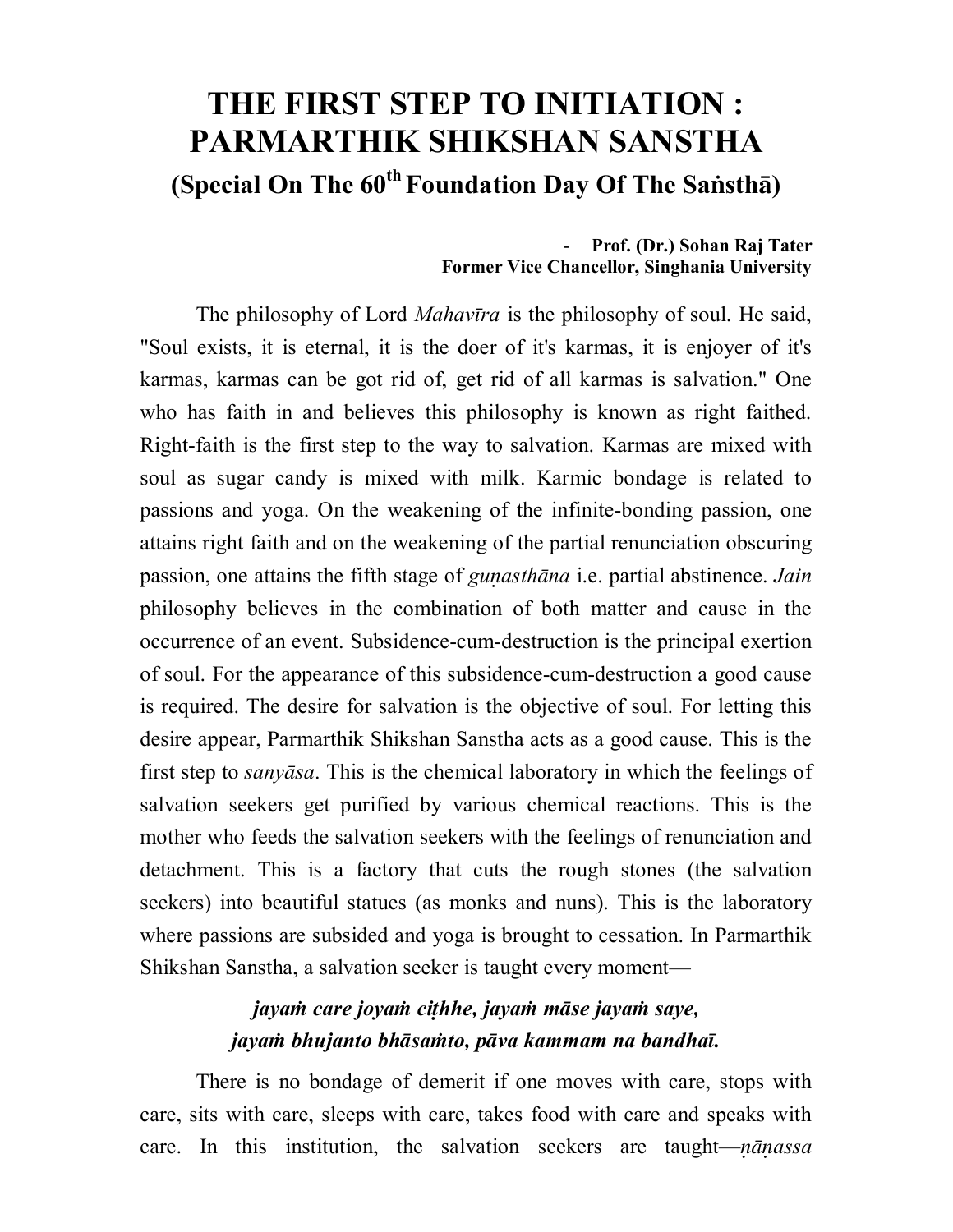*sramyro—*conduct is the essence of knowledge. Hence a salvation seeker should practice both knowledge and activity (theory and practice). Conduct is incomplete without knowledge and knowledge is meaningless without conduct. The salvation seekers here are thoroughly taught the nine basic lessons of *Jain* learning, six substances and six types of sentinent beings.

This institution is a medium that transforms the salvation seeker, an ordinary pebble into the grand idol of Lord Siva. Through various experiments, the devotee is taught how to maintain physical, mental and emotional health. The message—*samyamah khalu jivanam*—restraint is life is sent to the core of a salvation seeker's heart. He/she is taught to be restrained in mind, body and speech. He/she has to follow the code of conduct prescribed for salvation seekers, and to practice humility, adjustment, detachment, bearing pain and subsidence of passions. Living in this institution, the salvation seeker develops group consciousness. It can be said to be the nursery for the formation of habits required for a monk or a nun. Nowhere in the world will we find such a unique research center that provides such excellent teaching and training to salvation seekers.

*Acārya Tulsi*, when he was a monk, told his guru *Acārya kālugani* that there was no provision for the education of the nuns in their religious order. He said that education is the demand and necessity of the modern age. Reverend *kālugani*, the eighth *Ācārya*, inspired *yuvācārya Tulsi* in his last instruction to make proper arrangement for the education of nuns. This instruction touched the heart of *muni Tulsi* deeply. When he became the *crya*, he founded Parmarthik Shikshan Sanstha on the second day of the month of Falguna sukla in vikrama samvata 2005, on the occasion of the birth anniversary of his guru to repay his debt. It was such a *swti nakatra*  $(15<sup>th</sup>$  of the twenty seven constellations) that the drop of the education of nuns fell into the shell of the fertile mind of  $\bar{A}c\bar{a}rya$  Tulsi and gave birth to the pearl of Parmarthik Shikshana Sanstha. On that auspicious day,  $\bar{A}c\bar{a}rva$ *Tulsi* founded three institutions together—Parmarthik Shikshana Sanstha, Anuvrata and *Ādarśa Sāhitya Samgha*. Blessed is *Ācārya Tulsi* blessed is his intellect. We bow to his transcendental consciousness.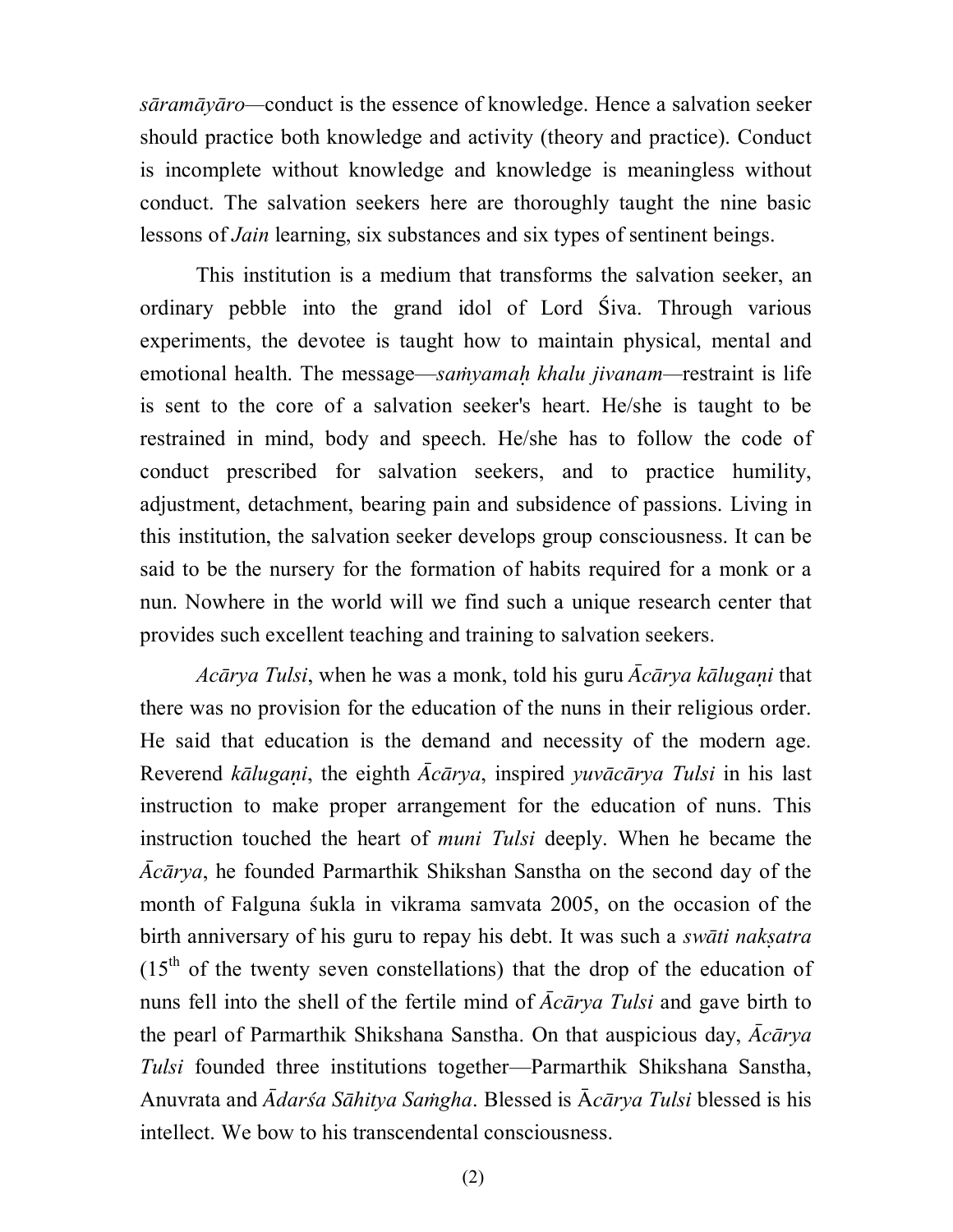Mankind will remember forever—*Acarya Tulsi*, the founder of this institute for his extra-ordinary fore-sightedness and intellect. In the words of *crya Mahapragya*, "Parmarthik Shikshan Sanstha is an everlasting storage of salvation seekers. This is not only a gold mine, but also a mine of diamonds. It has made, is making and will continue making its contribution to society. According to the great scholar, great monk *Yuvcrya Mahashraman*, this is an original institute; it has trained a large number of people and qualified them to be included in the category of monks and runs. *Kanakaprabhaji*, the affectionate and loving, head of nuns of the religious order had described this institution as the institution providing the education of knowledge, philosophy and conduct, fulfilling the demands of the age. Nun *Vishrutvibhaji*, the Chief *Niyojikā* finds this institution a sacrament forming institution, besides providing education.

This institution forms spiritual-scientific personality. Spirituality helps us in knowing ourselves whereas science gives us the knowledge of creation. Spiritual scientific personality means the combination of reality and practical point view. *Acārya Mahapragyaji* says, "Exist within yourself, live outside." To live happily within spirituality is necessary. To live happily outside, we resort to science. The co-ordination of spiritualism and science is the theory of manifold predications. This institute is run on the principles of manifold predications, relativity and the doctrine of qualified assertions. Here the salvation seekers are taught to know truth from various angles and points of view. Truth has no limit but speech has its limitations. Speech can express only a few modes of truth. Absolute truth cannot be expressed by speech. It can be known only by experience and feeling. This institute inspires the inmates to know truth and non-violence and to live a life of fearlessness. According to the theory of manifold predications, many contradictory natures may be found in one thing. When many contradictory natures can exist in one object, why cannot people of contradictory natures and having different views live together? Parmarthik Shikshan Sanstha teaches to live community life. The main slogan of the institute is—*ahimsa paramo dharma, aparigraha paramo dharma* : All the salvation seekers dwelling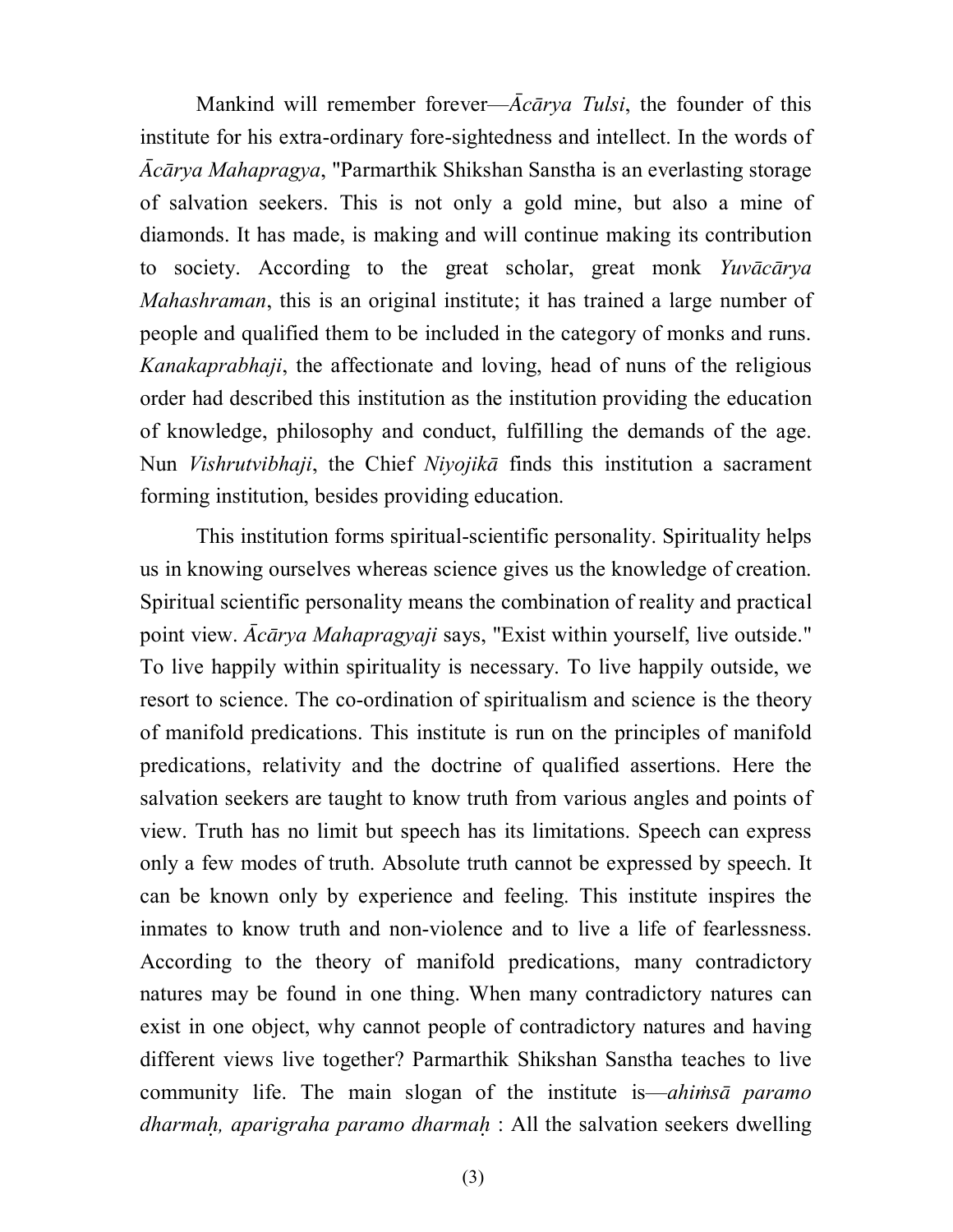in the institute observe the principles of non-violence and non-possession. Practicing partial non-violence, a salvation seeker becomes totally nonviolent, by the time he/she is initiated. The life-style of all the salvation seekers is very simple, and pertains to non-violence. *"ahimsa savvabhaya khemakari"*—Non-violence benefits each and every being. Non-violence is the mother of all the Indian philosophies. It is the essence, gist of all spirituality. Not to trouble any being in the least through mind, body and speech, not to let others inflict pain on beings and to not even second causing pain to others—this important training is imparted in this prestigious institute.

This maxim is written on the main gate of most of the educational institutions—*jñānārtha praveśa sevārtha prasthāna*—enter, to gain knowledge; exit, to serve others. A salvation seeker enters Parmarthik Shikshan Sanstha to develop his/her spiritual faculty and exits to spread spirituality all over the world. Having practiced devotion and the knowledge of self in this institute, a salvation seeker proceeds to the path of *'tinna traya* (to achieve self pleasure and let others to get pleasure). He/she dedicates himself/herself to the welfare of self and others. Today, the whole world is suffering from anarchy, violence, tension, insensitivity, corruption, immorality, intolerance and indiscipline. At such a critical time, a salvation seeker, trained in this institute, comes out to the world as a monk, or nun and as an ideal. Influenced by the ideal of the monk, or nun the masses undergo a change of heart and come to adopt non-violence, friendship, fearlessness, morality, compassion, tolerance, authenticity, discipline, sensitivity and peace. That is why there is a condition of balance in the world; otherwise there would have been a complete deterioration of human values. *Sanyāsīs* make the atmosphere of the world peaceful and pleasant, as their thinking is positive.

Parmarthik Shikshan Sanstha believes in the *Jain* theory of '*ajvanikya*' (the existence of six kinds of life). According to *Jain* philosophy, all the six elements of environment—earth, water, fire, air, vegetation and minute beings—are living beings as we are. They have the